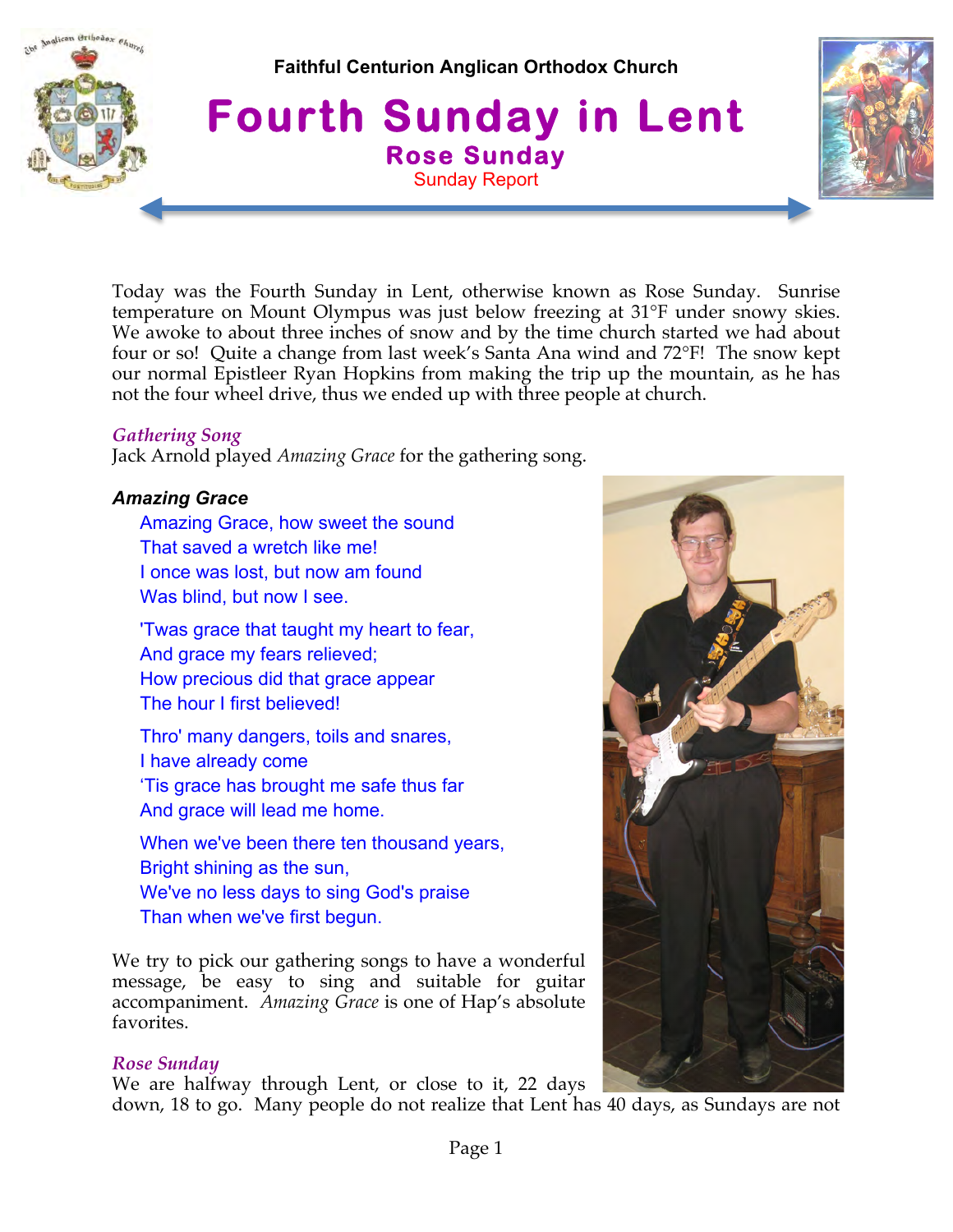counted. Sundays are not fast days, as we celebrate every Sunday in remembrance of the glorious resurrection of our Lord. Situated halfway through Lent, this Sunday is often called Refreshment Sunday after the Gospel, with the loaves and fishes. The liturgical color lightens from purple to rose as a break in our fasting. It is also the time when English children traditionally came home from boarding schools for Easter. It also is observed as Mother's Day in England for that very reason and also referred to as Mothering Sunday.

## *Propers*

Each Sunday there are Propers: special prayers and readings from the Bible. There is a Collect for the Day; that is a single thought prayer, most written either before the refounding of the Church of England in the 1540s or written by Bishop Thomas Cranmer, the first Archbishop of Canterbury after the re-founding.

The Collect for the Day is to be read on Sunday and during Morning and Evening Prayer until the next Sunday. The Epistle is normally a reading from one of the various Epistles, or letters, in the New Testament. The Gospel is a reading from one of the Holy Gospels, Matthew, Mark, Luke and John. The Collect is said by the minister as a prayer, the Epistle can be read by either a designated reader (as we do in our church) or by one of the ministers and the Holy Gospel, which during the service in our church is read by an ordained minister or our Deacon Striker.

The propers are the same each year, except if a Red Letter Feast, that is one with propers in the prayerbook, falls on a Sunday, then those propers are to be read instead, except in a White Season, where it is put off. Red Letter Feasts, so called because in the Altar Prayerbooks the titles are in red, are special days. Most of the Red Letter Feasts are dedicated to early saints instrumental in the development of the church, others to special events. Some days are particularly special and the Collect for that day is to be used for an octave (eight days) or an entire season, like Advent or Lent.

The Propers for today are found on Page 130-132, with the Collect first:

# The Fourth Sunday in Lent.

*The Collect.*

**RANT**, we beseech thee, Almighty God, that we, who for our evil deeds do GRANT, we beseech thee, Almighty God, that we, who for our evil deeds do worthily deserve to be punished, by the comfort of thy grace may mercifully be relieved; through our Lord and Saviour Jesus Christ. Amen.

And due to the rubric, the Collect for the Day is followed by the Collect for Ash Wednesday, which is found on Page 124:

#### The first day of Lent, commonly called Ash Wednesday. *The Collect.*

**LMIGHTY** and everlasting God, who hatest nothing that thou hast made, and dost **ALMIGHTY** and everlasting God, who hatest nothing that thou hast made, and dost forgive the sins of all those who are penitent; Create and make in us new and contrite hearts, that we, worthily lamenting our sins and acknowledging our wretchedness, may obtain of thee, the God of all mercy, perfect remission and forgiveness; through Jesus Christ our Lord. Amen.

¶ This Collect is to be said every day in Lent, after the Collect appointed for the day, until Palm Sunday.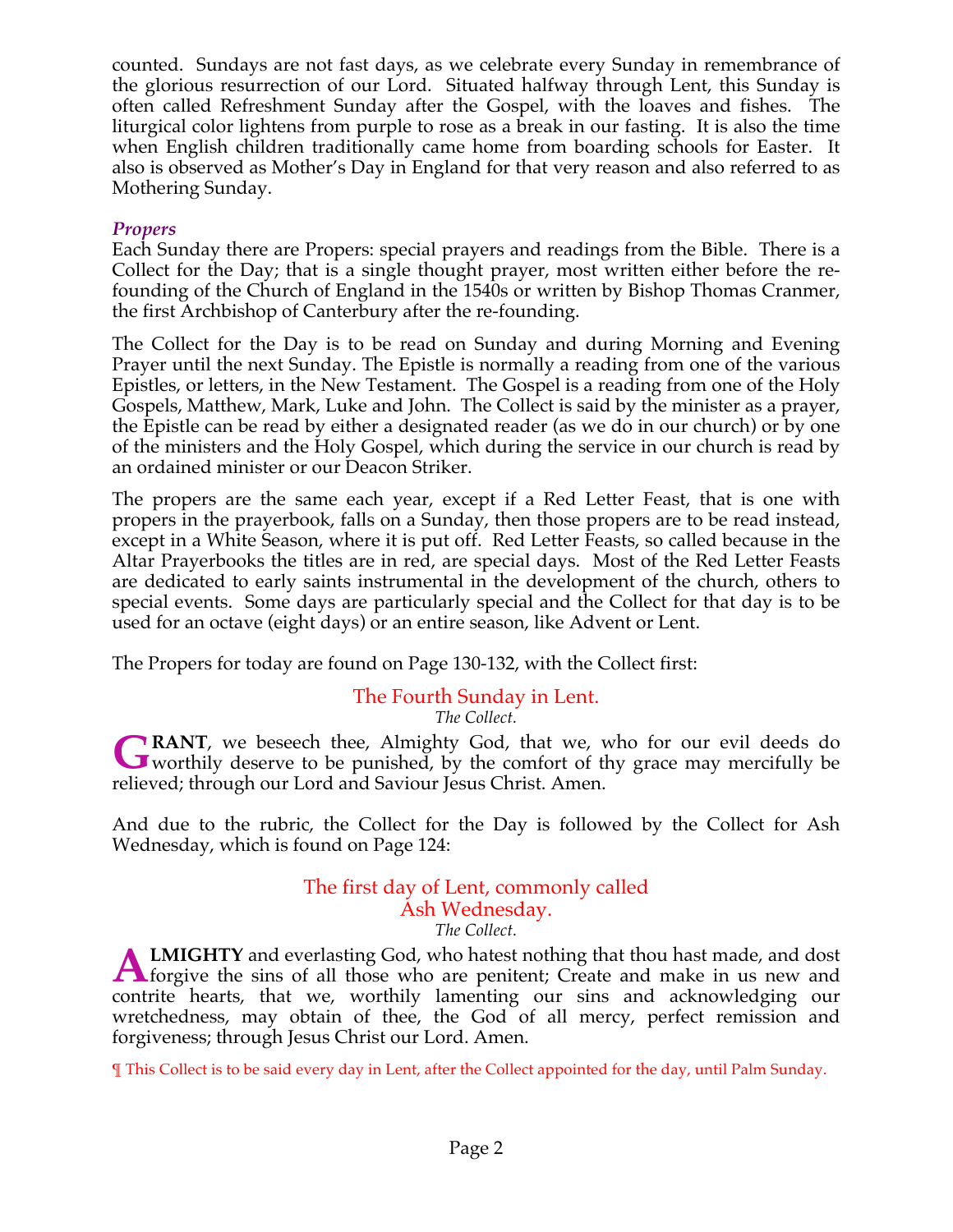As Ryan Hopkins could not make it to church because of the snow, the ever lovely Dru



Arnold read the Epistle for today, which came from the Fourth Chapter of Paul's letter to the Galatians beginning at the Twenty-First Verse.

Paul talks about the two sons of Abraham, one of the bond, one of the free. These two, the bond under The Law and the free under The New Covenant. The people of old are the people of The Law, 613 laws by which they must abide. Perhaps more properly said in practice that they must work around or evade those 613. Yet, they cannot comply with all the laws nor even work around them. They are doomed to failure with no help from God. As people of The New Covenant, the original and **real** New Deal, we have only to comply

with two laws or rules; To love the Lord with all our hearts and to love our neighbor. Actually, those two are much harder to fully comply with than avoiding the 613 laws of The Law. But, we have the key – Jesus Christ. He came to earth not only to lead us to heaven, from the front; but to be a propitiation for our sins, to make us account as perfect to God to allow us to come into His Land.

**IELL** me, ye that desire to be under the law, do ye not hear the law? For it is written, that Abraham had two sons, the one by a bondmaid, the other by a freewoman. But he who was of the bondwoman was born after the flesh; but he of **ELL** me, ye that desire to be under the law, do ye not hear the law? For it is written, that Abraham had two sons, the one by a bondmaid, the other by a freewoman. But he who was of the bondwoman was born after the flesh; covenants; the one from the mount Sinai, which gendereth to bondage, which is Agar. For this Agar is mount Sinai in Arabia, and answereth to Jerusalem which now is, and is in bondage with her children. But Jerusalem which is above is free, which is the mother of us all. For it is written, Rejoice, thou barren that bearest not: break forth and cry, thou that travailest not: for the desolate hath many more children than she which hath an husband. Now we, brethren, as Isaac was, are the children of promise. But as then he that was born after the flesh persecuted him that was born after the Spirit, even so it is now. Nevertheless what saith the scripture? Cast out the bondwoman and her son: for the son of the bondwoman shall not be heir with the son of the freewoman. So then, brethren, we are not children of the bondwoman, but of the free.

Deacon Striker Jack Arnold read this morning's Gospel which comes from the Sixth Chapter of the Gospel of St. John beginning at the First Verse.

**ESUS** went over the sea of Galilee, which is the sea of Tiberias. And a great multitude followed him, because they saw his miracles which he did on them that were diseased. Tiberias. And a great multitude followed him, because they saw his miracles which he did on them that were diseased. And Jesus went up into a mountain, and there he sat with his disciples. And the passover, a feast of the Jews, was nigh. When Jesus then lifted up his eyes, and saw a great company come unto him, he saith unto Philip, Whence shall we buy bread, that these may eat? And this he said to prove him: for he himself knew what he would do. Philip answered him, Two

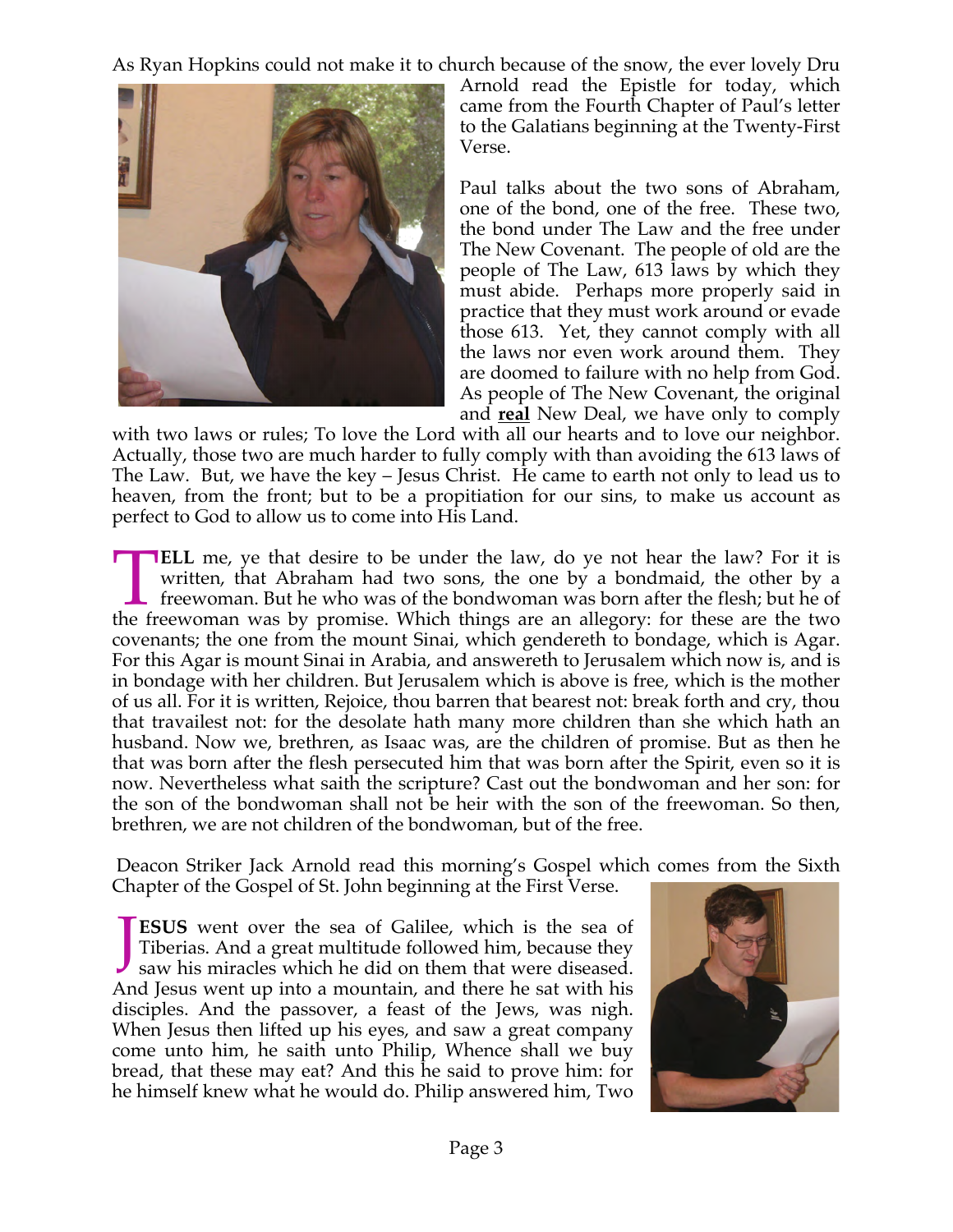hundred pennyworth of bread is not sufficient for them, that every one of them may take a little. One of his disciples, Andrew, Simon Peter's brother, saith unto him, There is a lad here, which hath five barley loaves, and two small fishes: but what are they among so many? And Jesus said, Make the men sit down. Now there was much grass in the place. So the men sat down, in number about five thousand. And Jesus took the loaves; and when he had given thanks, he distributed to the disciples, and the disciples to them that were set down; and likewise of the fishes as much as they would. When they were filled, he said unto his disciples, Gather up the fragments that remain, that nothing be lost. Therefore they gathered them together, and filled twelve baskets with the fragments of the five barley loaves, which remained over and above unto them that had eaten. Then those men, when they had seen the miracle that Jesus did, said, This is of a truth that prophet that should come into the world.

## *Sermon – Time and Action*

Today's sermon brought the Collect, Epistle and Gospel together and is partly



Consider these words from the Collect:

contained in the forewords above.

… we, who for our evil deeds do worthily deserve to be punished, by the comfort of thy grace may mercifully be relieved …

In the Collect, as is oft the case, we acknowledge to God our sad state, our evil nature, and then ask God to grant us His Grace to be relieved of being accounted as evil, rather accounted as perfect even though we are so far from perfect.

Inasmuch as we are imperfect and can only be accounted as perfect through God's Grace of His Son, our Saviour, Jesus Christ, Paul is right on point when he talks about the two sons of Abraham, one of the bond, one of the free.

These two are representative of the two covenants with God, the bond under The Law and the free under The New Covenant.

The people of old are the people of The Law, 613 laws by which they must abide. Perhaps more properly said in practice that they must work around or evade those 613. Yet, they cannot comply with all the laws nor even work around them. They are doomed to failure with no help from God. As people of The New Covenant, the original and **real** New Deal, we have only to comply with two laws or rules; To love the Lord with all our hearts and to love our neighbor. Actually, those two are much harder to fully comply with than avoiding the 613 laws of The Law. But, we have the key – Jesus Christ. He came to earth not only to lead us to heaven, from the front; but to be a propitiation for our sins, to make us account as perfect to God to allow us to come into His Land.

Now, think about the Gospel. When we need help, how about instead of worry, we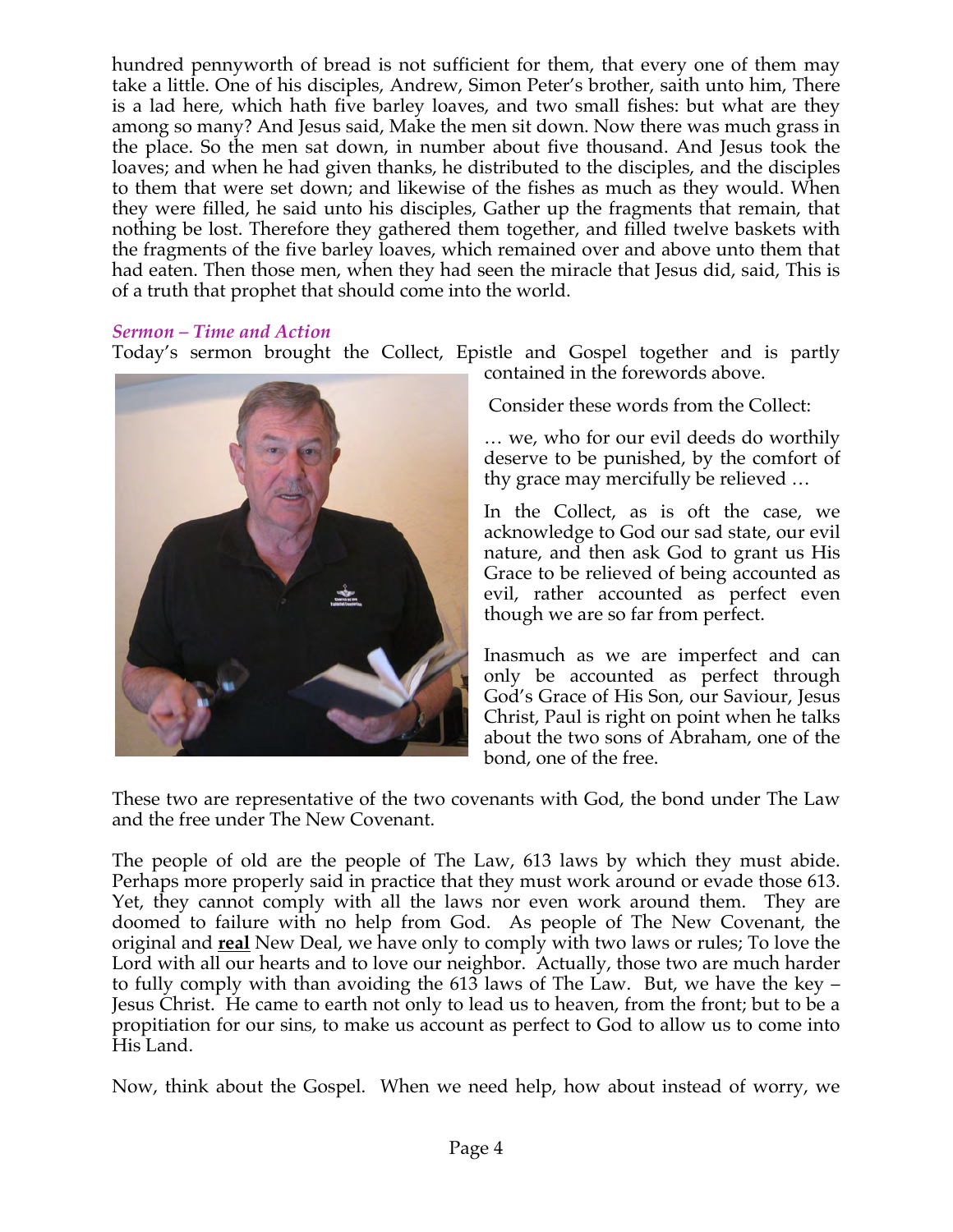substitute trust and action? Trust that God will give us what we need. And, acting based on what we can and should do, not what we want to do? Acting on what we should do gets results. Perhaps not what we want, but certainly what we need. In the middle of nowhere, two thousand years from the nearest McDonalds, the disciples looked to Jesus to fill the needs of their congregation. Jesus took what they had and gave them what they needed; "for he himself knew what he would **do**." He **acted** to help them. Do ye likewise:

# **ACT**

It is by our actions we are known.

# *Bishop Dennis Campbell's Sunday Sermon*

As is oft the case, we are honored to present Bishop Dennis' Sunday sermon presented



to his parish. Dennis has an excellent command of scripture and is able to present it in a manner which is completely understandable to the rest of us. This year's sermons are being drawn from the book of Psalms, or, as it is known by Anglicans, "*The Psalter*" which begins on page 343 of the Book of Common Prayer. But, today he moved to drawing the propers together in a far different sermon than Hap's and adding in the psalm for this Sunday, Psalm 147. We think you will really enjoy it!

#### **The God Who Makes Us New Again** Psalm 147, Galatians 4:21-31, John 6:1-14 Fourth Sunday in Lent 18 March 2012

**C** RANT, O Lord, that by thy holy Word read and preached in this place, and by thy Holy Spirit grafting it inwardly in the heart, the hearers thereof may both perceive Holy Spirit grafting it inwardly in the heart, the hearers thereof may both perceive and know what things they ought to do, and may have power and strength to fulfill the same.

Psalm 147. *Laudate Dominum.*

**O PRAISE** the Lord, for it is a good thing to sing praises unto our God; \* yea, a joyful and pleasant thing it is to be thankful.

2 The Lord doth build up Jerusalem, \* and gather to- gether the outcasts of Israel.

3 He healeth those that are broken in heart, \* and giveth medicine to heal their sickness.

4 He telleth the number of the stars, \* and calleth them all by their names.

5 Great is our Lord, and great is his power; \* yea, and his wisdom is infinite.

6 The Lord setteth up the meek, \* and bringeth the un- godly down to the ground.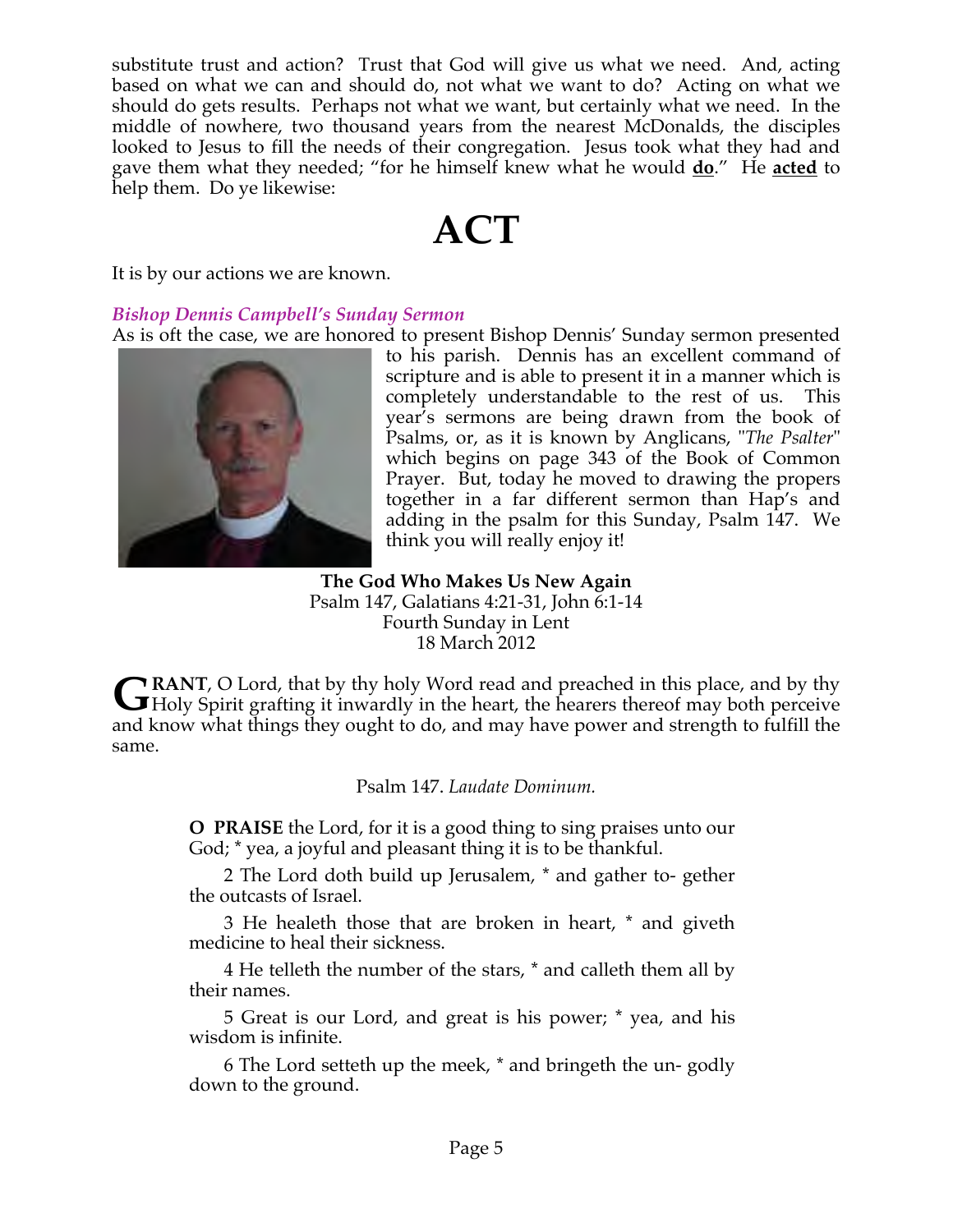7 O sing unto the Lord with thanksgiving; \* sing praises upon the harp unto our God:

8 Who covereth the heaven with clouds, and prepareth rain for the earth; \* and maketh the grass to grow upon the mountains, and herb for the use of men;

9 Who giveth fodder unto the cattle, \* and feedeth the young ravens that call upon him.

10 He hath no pleasure in the strength of an horse; \* neither delighteth he in any man's legs.

11 But the Lord's delight is in them that fear him, \* and put their trust in his mercy.

12 Praise the Lord, O Jerusalem; \* praise thy God, O Sion.

13 For he hath made fast the bars of thy gates, \* and hath blessed thy children within thee.

14 He maketh peace in thy borders, \* and filleth thee with the flour of wheat.

15 He sendeth forth his commandment upon earth, \* and his word runneth very swiftly.

16 He giveth snow like wool, \* and scattereth the hoar- frost like ashes.

17 He casteth forth his ice like morsels: \* who is able to abide his frost?

18 He sendeth out his word, and melteth them: \* he bloweth with his wind, and the waters flow.

19 He showeth his word unto Jacob, \* his statutes and ordinances unto Israel.

20 He hath not dealt so with any nation; \* neither have the heathen knowledge of his laws.

Our liturgical calendar leads us to spend the first half of the year emphasizing what we are to believe about God, nature, and ourselves. So we have been looking at what the Bible says about God as the God of Grace, God our Saviour, God the Law Giver, and God who is Faithful. Today we are looking at "The God Who Makes Us New Again." In the Collect for the Fourth Sunday in Lent we ask God to relieve us by His comfort and grace through our Lord and Saviour Jesus Christ. The Collect is an ancient prayer which has carried this petition to the throne of grace for at least 1,700, and, probably for more than 1,900 years. The earliest copies I know of are in the collection of prayers and liturgies known as the Gregorian Sacrametary and are written in Latin. Our English version of it uses the word, "relieve," which means to free, help, and release from an obligation. Its strongest meaning is to raise a person up and out of troubles and sorrows, to elevate him to a new level of life. The Latin word used is respiremus, from which we draw our English word, "respire." And guess what "respire" really means; it means to re-inspire, to breathe life into again, or to make alive again. Picture an ancient caravan traversing a hot, dry desert. After many weary days of travel it finally reaches an oasis rich with palm trees, grass and water. Man and beast rest themselves in the cool shade and drink their fill of the water. They remain at the oasis for several days, and when they leave they are relieved of their weariness and re-inspired for the journey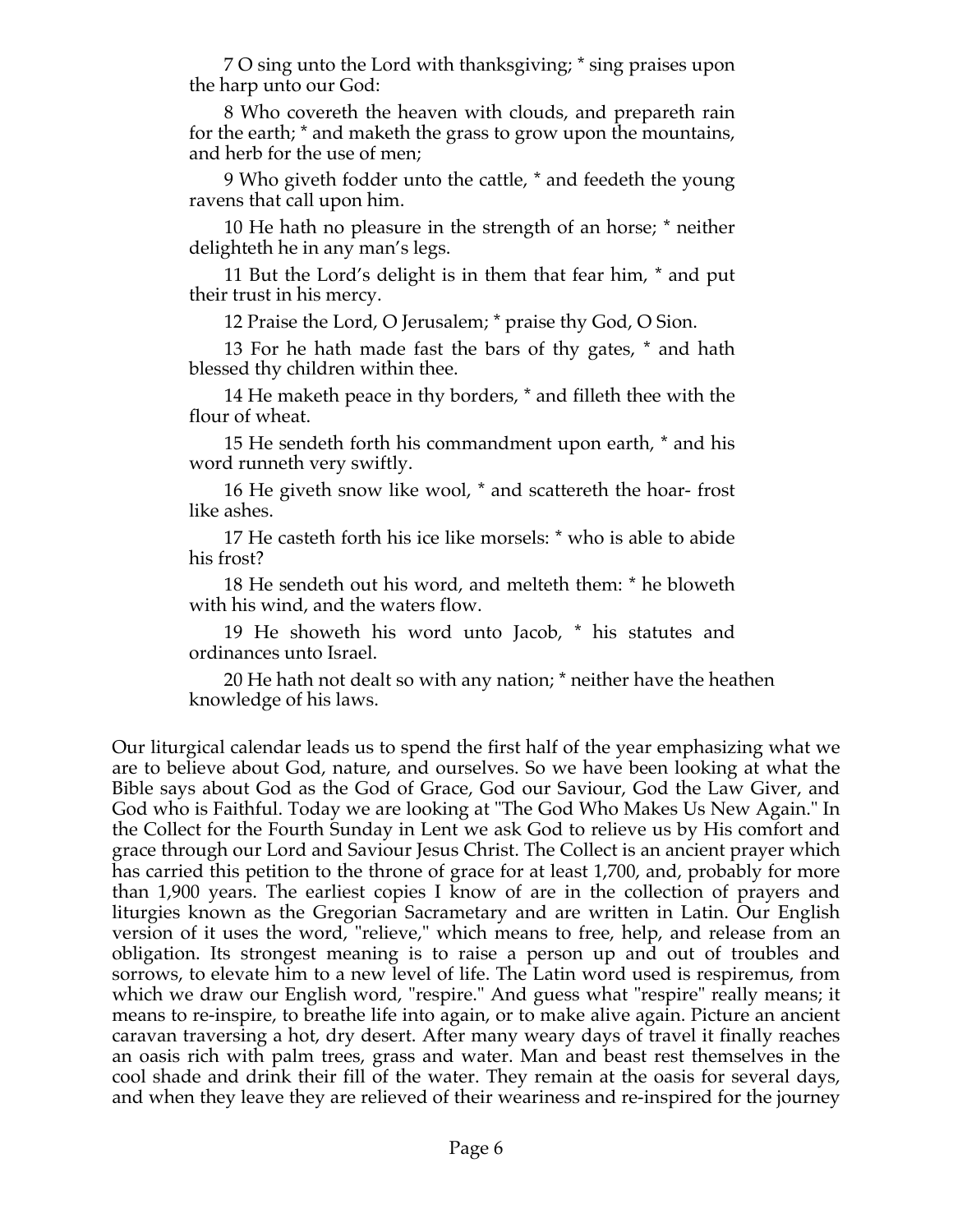ahead. Or picture a military troop that has been on the front line for many long months of hard battle. The soldiers are weak and tired, but, finally the orders come for them to move to the rear. There, away from the battle, they rest, eat hot meals, take hot showers, and sleep in beds. After a while they begin to regain their strength and courage. They are freed and released from the obligations of the war, and they are helped and elevated to a new level of life and health. It is as though they are re-made and become new people.

Psalm 147 is about God freeing and helping His people by raising us up to a new level of life. Verse 6 tells us the Lord "setteth up" the meek. He elevates them; He raises them up to a new level of life. The Psalm uses the ancient city of Jerusalem as an object lesson, and verses 2 and 3 form a key passage to those who wish to understand the Psalm's meaning and application; "The Lord doth build up Jerusalem, and gather together the outcasts of Israel. He healeth those that are broken in heart, and giveth medicine to heal their sickness."

From the very beginning enemies have besieged and scattered the Israel of God. From the death of Abel to persecutions on this very day we have been attacked and scattered like sheep. In Biblical times, Babylon, Greece, and Rome each attacked and destroyed Jerusalem, and forced the Jews to flee to the ends of the earth. In Psalm 147 God is rebuilding Jerusalem as He did under the leadership of Nehemiah. He is regathering the outcasts of Israel as He did when He brought them back from captivity in Babylon in 536 B.C. It is as though Israel had died like the soldiers in the valley of dry bones. And, just as God raised up and renewed the dry bones, He is raising up and renewing Israel. He is making Israel new again and alive again.

We need to remember that the real emphasis of this Psalm is not what God does for the physical city of Jerusalem. It was nice that God brought the Jews back to Jerusalem, and that He made the gates of the city fast so enemies could not break in, and that He gave them flour and wheat so that, in a land where people often did not have enough to eat, His people had food. Yet these physical blessings were not the heart of what it meant for God to relieve His people. It is the spiritual Jerusalem, the Jerusalem which is from above, which is the mother of us all, as we read a few minutes ago in Galatians 4:26, which is the real focus of this Psalm. This heavenly Jerusalem is the Church, which is the company of all faithful people, the company of those who have trusted in Jesus Christ to forgive their sins and make them fit for the fellowship and love of God. This makes the Church as an institution very important. It is ordained of God. It is He who sent Apostles and pastors to it, and calls ministers to preach and teach the word and calls people to come into His community of faith and worship Him. Yes, the Church as an organization has its problems, but we are not allowed by God to give up on the organization. Rather than giving up we are to seek out a church that is a real Church, founded on the Bible and striving to live by the faith and practice revealed in Scripture.

How does God refresh and relieve His people? He does it primarily through the everyday things of prayer, Scripture reading, public and private worship, and the Lord's Supper. Most of the TV and radio preachers teach that God works miracles, according to the measure of your faith, and it is through these miracles that He refreshes and relieves you. But the truth is that such miracles are extremely rare. For example, God seldom comforts and relieves us apart from His teaching and promises revealed in the Scriptures. And He seldom gives great understanding of Scripture's comfort and promises unless we spend time reading and studying them. It is the Scriptures that teach us the things we need to know about God and enable us to grow in grace. In other words, God uses the Scriptures to relieve and refresh us. He also uses the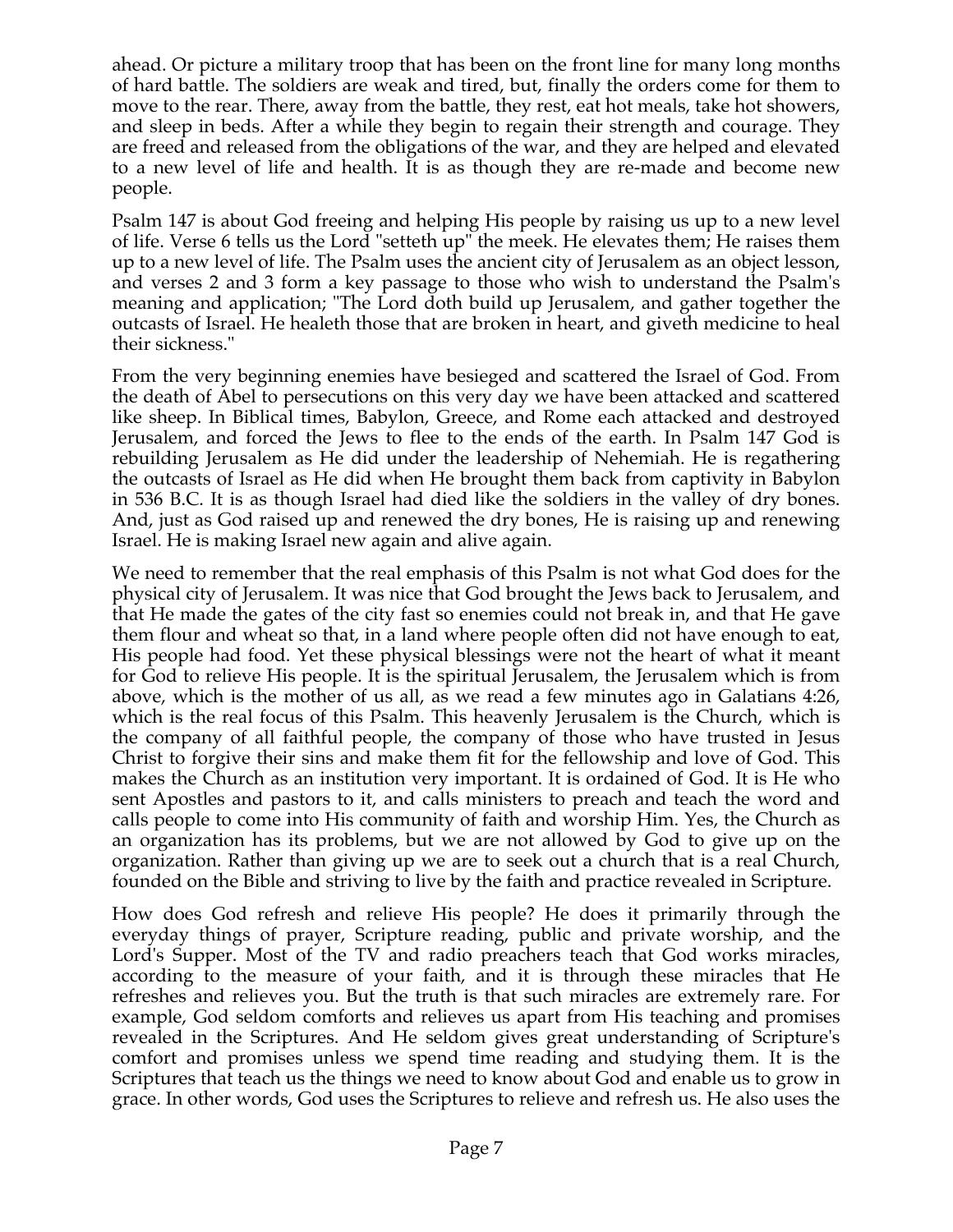other things I mentioned, prayer, worship, the Lord's Supper, Christian fellowship, and baptism. Through these things God strengthens you and enables you to face the trials and stand fast against the enemies that attempt to scatter and destroy you. Through these things He encourages you, comforts, and relieves you. That's why I am always pestering you about daily prayer and daily Scripture reading, and coming to Church. These things help you, that's why I want you to do them.

But we cannot forget our primary means of relief from God, which is the sacrifice of our Lord Jesus Christ for our sins. If God were to miraculously end war, crime, poverty and sickness, yet allow us to die in our sins He would do us no good. Our sins make us unfit to be in God's presence. Our sins make us fit only to be cast out of His presence forever. And if Jesus had not gone to the cross to pay the price for our sins, we would have to pay that price ourselves. We would have to be cast into that place of outer darkness forever.

But God in mercy sent His Son into the world to save sinners. He came to release you from the power and penalty of sin. He came to raise you up, to elevate you to a new life, a different life, and a better life. And this life is only possible for those who come to Him in faith through Christ."

**RANT**, we beseech thee, Almighty God, that we, who for our evil deeds do GRANT, we beseech thee, Almighty God, that we, who for our evil deeds do worthily deserve to be punished, by the comfort of thy grace may mercifully be relieved; through our Lord and Saviour Jesus Christ. Amen.

-- +Dennis Campbell

Bishop, Anglican Orthodox Church Diocese of Virginia Rector, Holy Trinity Anglican Orthodox Church Powhatan, Virginia www.HolyTrinityAnglicanOrthodoxChurch.org www.lifeinthescriptures.blogspot.com

*New Nametags* We had no new nametags today.

## *After Church Hospitality*

Today we had no snacks as Jack took the day off from snacks having decided we should stick to our low carb regime. The snow ruled out going down the hill for lunch, we have four wheel drive, but there are so many people with lifted trucks who think that looking like four wheel drive from a distance helps them negotiate the roads. We just gave up and had Snowed-In Chicken! Maybe next week the fatted dog nut! I keep hoping!

After church goodies providers as currently signed up:

| Date          | Name                                                      |
|---------------|-----------------------------------------------------------|
| 25 March 2012 | Jack Arnold – Lent 05                                     |
| 1 April 2012  | <b>Opportunity Available - Palm Sunday</b>                |
| 8 April 2012  | <b>Opportunity Available - Easter Sunday</b>              |
| 15 April 2012 | <b>Opportunity Available - First Sunday after Easter</b>  |
| 22 April 2012 | <b>Opportunity Available - Second Sunday after Easter</b> |
| 29 April 2012 | <b>Opportunity Available - Third Sunday after Easter</b>  |
|               |                                                           |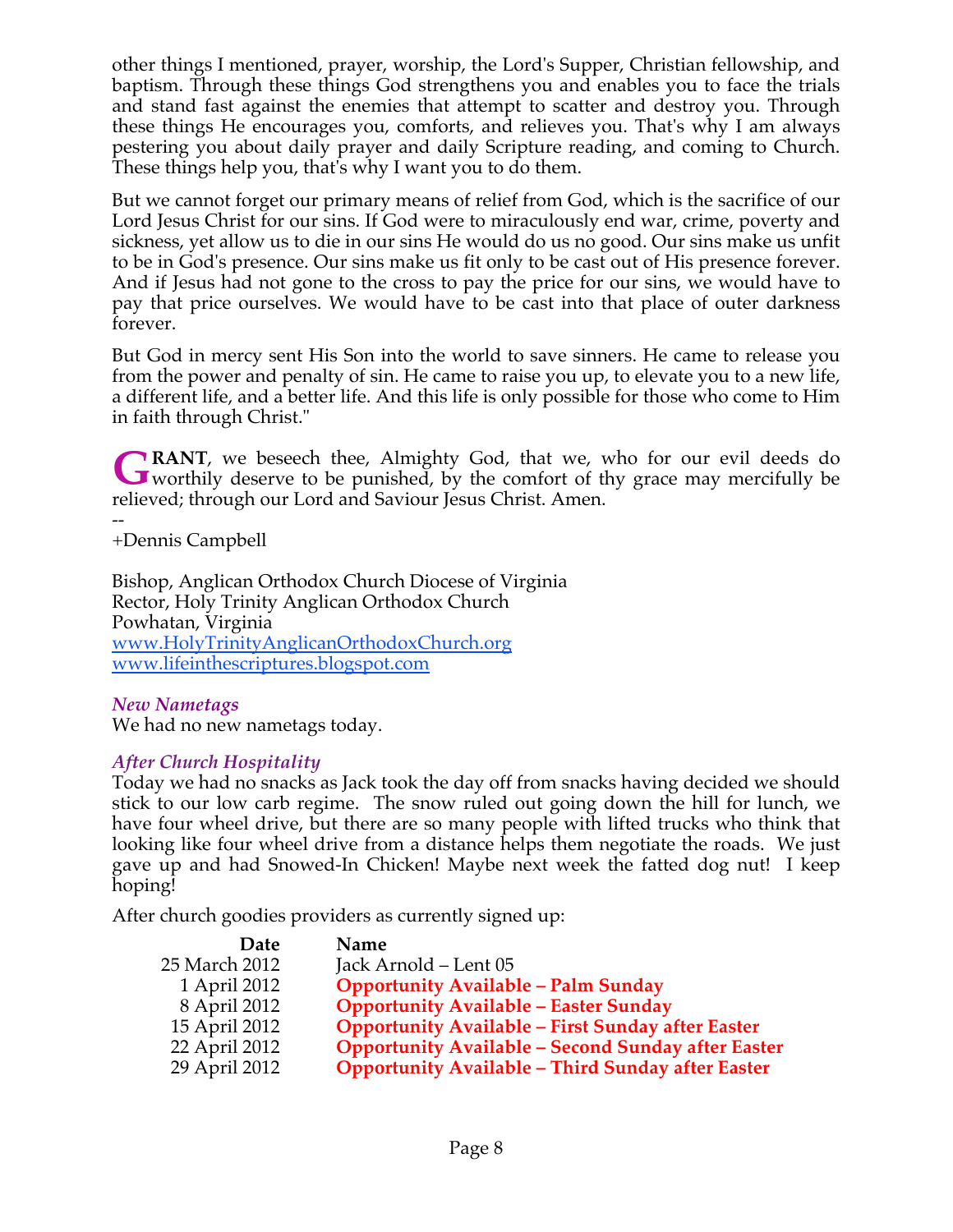# *People in our Prayers* - http://faithfulcenturionprayerteam.blogspot.com/

#### **Why? Prayer is an extremely important activity.**

It is not that God knows not our needs, for He surely does. Yet, Jesus commanded us to ask God for those same needs. In addition to the obvious of asking God for help, offering thanksgiving and the like, prayer helps us focus our thoughts on how we might do God's work.

The Prayer Team of the Church of the Faithful Centurion was established to help our members and fellow Christians pray for those in need and to give thanks as well for the blessings we have been granted.

#### **Who can be on the list? Do I have to be a member of the Church of the Faithful Centurion to be prayed for?**

No! The only qualification to be on the list is that you want our prayer team to pray for you. We are Christians and are happy to pray for you, no matter who you are. If you want help from God, you are our kind of people.

#### **What is the commitment from the prayer team?**

Each member of the team will pray for the desired outcome at last once per day.

#### **How do I get myself or someone else on the prayer list?**

You can email one of the prayer team leaders: Jack - jack@faithfulcenturion.org or Dru dru@ faithfulcenturion.org, or call the church office at (619) 659-3608 or fill out a prayer card at church.

#### **What should I ask for?**

Depends on what you want. Some people merely want God to be asked to heal their ills and be mentioned by their first name, others want a specific outcome and / or have more of their personal information known to the team. Ask for what you want. It is your desire and need for prayer the team is attempting to meet. For typical examples, see the list below.

#### **Updating the Team**

If you are on our prayer list, or if you have submitted a person that you have asked us to pray for, please update one of the team members or Hap in person, by telephone or email. It helps to be able to pray specifically for these individuals including their specific needs; plus if they get better, it is nice to give thanks!

Please note that on the yellow (maybe green or orange if you get an old one) cards at church, you can ask that those to be prayed for have their names disseminated to the prayer team. Those names will be said in church and appear here. Or, you can ask that their names and purpose be kept confidential, then only Hap will know to pray for them.

#### *Prayer List Notice – If you have someone on the prayer list and their needs have changed, please let us know. We'd like to update our prayers to reflect the need and most important to give thanks!*

## *Travel*

No reported travel this week.

## *Move*

*The Thomas Family* is on a short tour assignment in Guam for the next 18 months. Please pray for the assignment to continue to go well for Kurt and for Mary and the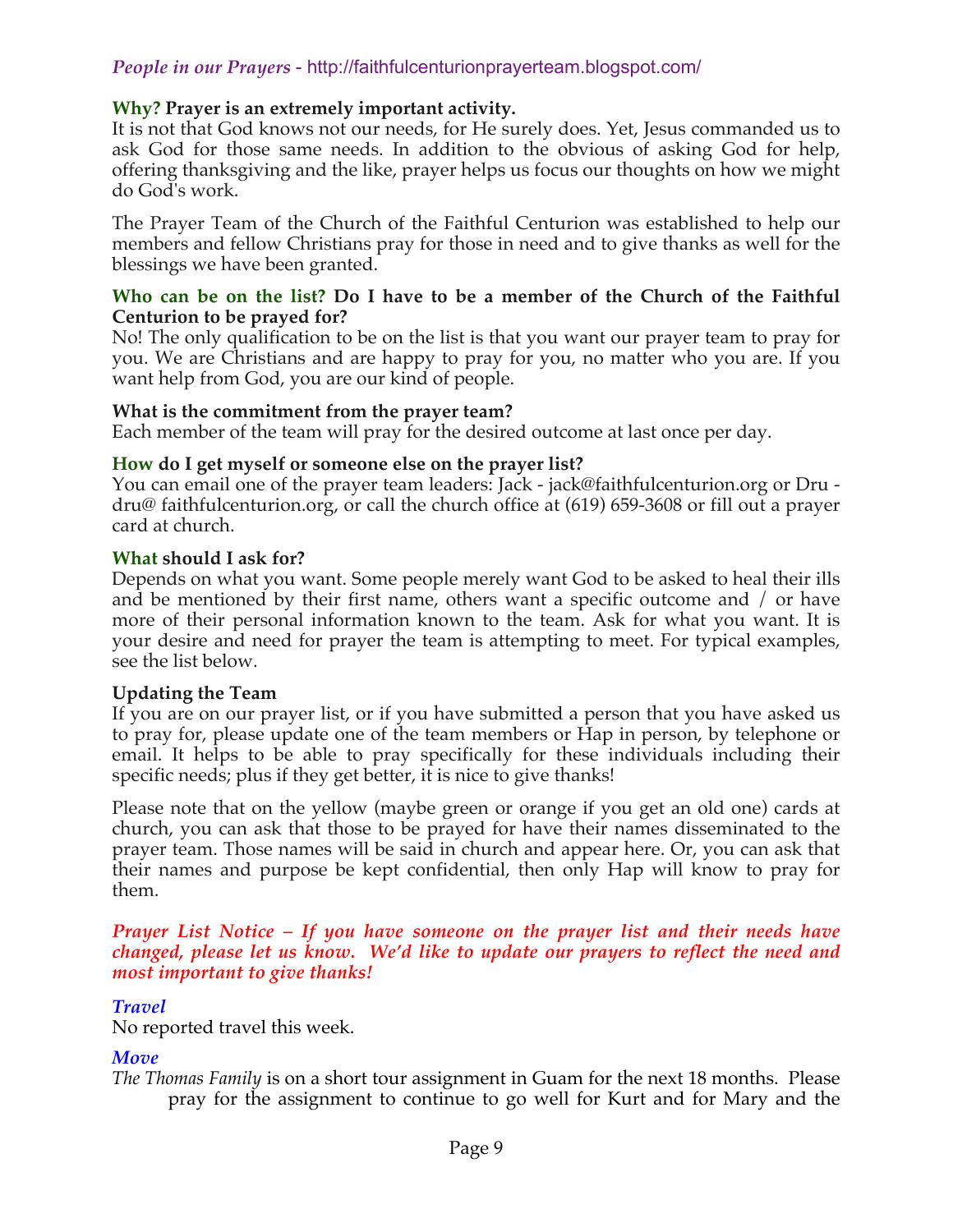kids to make new friends. In particular pray that Kristyna and Mitchell will develop good friends and school mates there so as to further their development as both Christians and citizens. Things seem to be going well where the sun rises on the United States, so keep praying! Give thanks and ask for continued good developments.

## *Birthday*

*Dru Arnold* celebrated her 57<sup>th</sup> birthday 2 February 2012. It should be noted while it was sunny, when she went outside first thing in the morning, she did not see her shadow; thus there will not be six more weeks of winter. Being snowed in three times since then, we are wondering about the prognosticatory power of that legend!

## *Homebound or Infirm*

*Sara's mother* is in a state of deteriorating health, both physically and mentally. On 30 January 2012, she broke her hip and had a partial hip replacement. Please pray for a rapid recovery for her, as well as peace of mind for her and the ability for both Sara and her mother to put their cares and worries on God's shoulders so they can deal with the many problems involved.

## *Departed*

- *Arthur Gregr*, father of Brett Gregr, passed away on 16 March 2012. Please give thanks for his life here and pray for peace of mind and trust in God for his family who remain behind, in particular his son Brett.
- *Jackson Babcock*, father of Hope DeLong, passed away on 14 March 2012. Please give thanks for his life here and pray for peace of mind and trust in God for his family who remain behind, in particular his daughters Lisa, Faith and Hope.
- *Claranell* passed away the morning of 16 February 2012, after a stroke on top of her preexisting heart problems. Please give thanks for her life here and pray for peace of mind and trust in God for her family who remain behind.
- *Hal Campbell* (Lew and Dotty's Son In Law see below) passed away on 7 February 2012 at the Seattle Veteran's Hospital as the result of a head injury apparently sustained in a fall in his room there. Please pray for his wife Kathy and their two sons as they deal with the loss of their husband and father..

## *In need of a miracle or understanding of God's Plan*

*Todd* and *Kenny* have both been fighting osteocarcinoma for over five years and have been told their time here on earth is nearing its end, absent a miracle from God. Both are ready to go home and leave the pain, but would like to stay. Please pray for them and their families.

# *Healing*

*Kay Denton* (Mrs. Kay) got a blood clot, which affected two of her fingers. She underwent an angiogram on Friday and we are awaiting word. Please pray for a positive outcome and peace of mind for Mrs. Hay and her family. Give thanks for her trust in the Lord and her positive attitude.

*Greg Chase* has kidney stones and asks that you pray for them to pass quickly.

*Izaiah Urista (4*) has a brain tumor. He was playing with his older sister, Jade, at McDonald's when she noticed he wasn't using his right side to climb, etc. Jade took her brother to their mother after which they realized he couldn't lift his arm. They took him to the hospital where it was discovered he has a brain tumor. He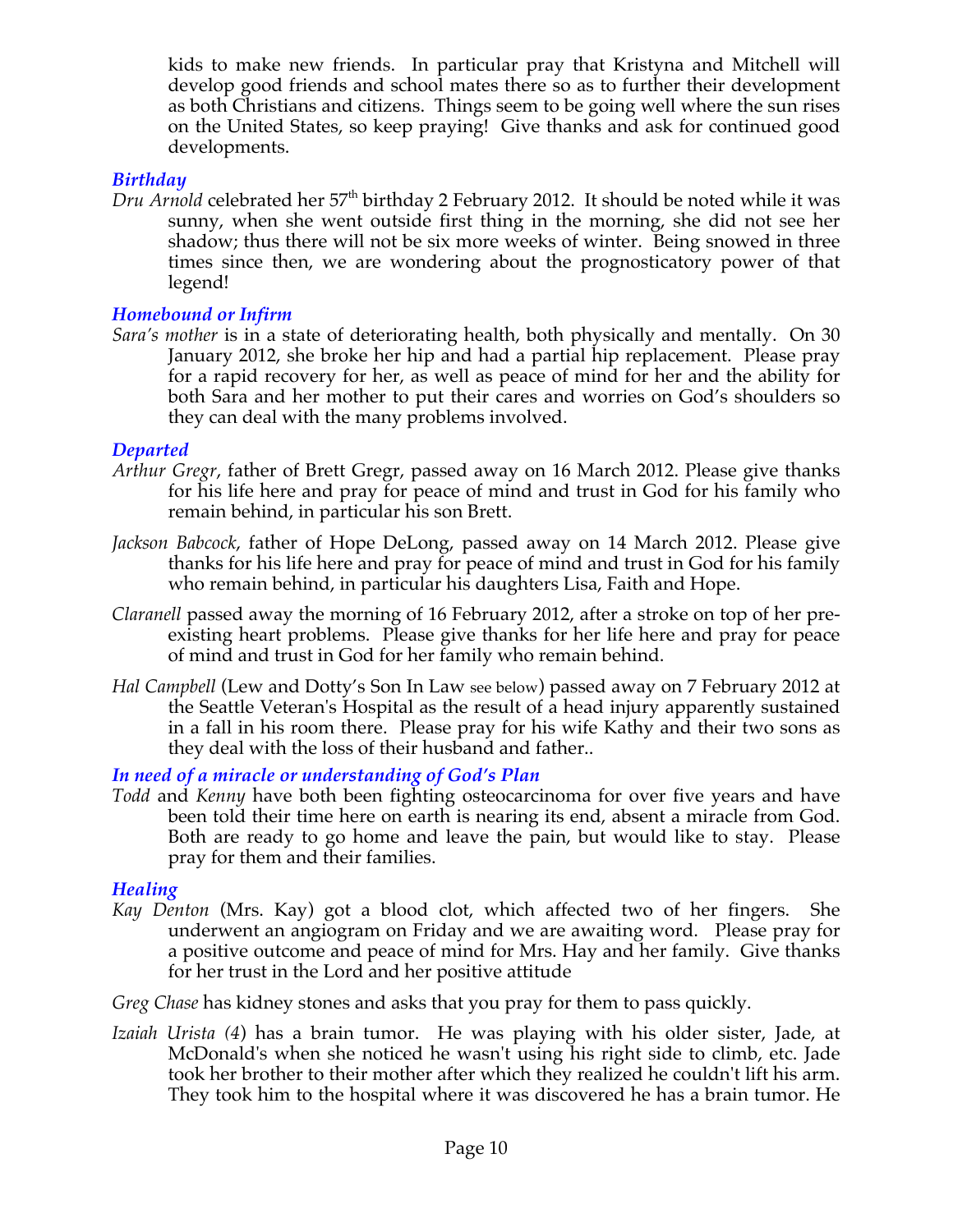will undergo about 18 months of chemo to see if the tumor will shrink. At this point they do not think they can do anything else for him. Please pray for strength and guidance for Izaiah and his entire family, as well as provide guidance for medical treatment team.

- *James L. Cavanah* had surgery the afternoon of 10 February 2012, to remove two small but cancerous tumors. James is a minister with the AOC in Savannah, Georgia. Please pray for his recovery and remission from the cancer. Give thanks for the surgery and pray for both him and his family to allow God to carry their worries while he recovers.
- *Ron Bergman* underwent his first cataract surgery on 6 February 2012, and his second on 13 February 2012, both went very well. Give thanks for the great result and pray for internal pressure to continue downward.
- *Ruby June Hauf*, now 8 month old daughter of Jerod and Amy (grandson of Lew and Dotty Valkenaar) had a large growth on her liver. Surgery on 16 January 2012 resulted in the removal of a large tumor surrounding one kidney and is recovering well. She and her family are awaiting a decision on chemotherapy Lew and Dotty ask that you continue to pray for God's help in healing and appreciate all who have done so. Lew will report again once the decision on further treatment is made. Please give thanks for the apparently successful result, a quick recovery and peace of mind for her family.
- *Bashir Ahmed*, father of Shamim Gray, fell whilst getting out of bed, and gashed his head badly. He has been admitted to the Mayday University Hospital, Croydon, UK. The CAT scan revealed no serious damage, however doctors diagnosed him as having pneumonia, and also a heart defect, which they only just found. Please pray for the medical team treating Bashir and for trust in God and peace of mind for Bashir and his loving wife, who cares for him. Pray also for their two young nieces living with them who see no real need to help, that God might enter their hearts. Above all, pray for his entire family to open their hearts to accept all God's love will bring them.
- *Bill Aitken* had a third abdominal surgery on 22 November 2011. This time the tumor was removed. The surgeon said pathology indicates the tumor with all margins os out, along with a few lymph nodes and fatty tissue. The tumor is an intermediary (risk) sarcoma, but should not come back. There is a new chemotherapy pill Bill can take for extra precaution; he recommends Bill see an oncologist. Bill has an appointment on 13 December 2011, with the surgeon for follow-up and recommendations going forward. Please give thanks for the surgical team doing their very best, a successful surgery and pray for a good end result. Please pray that Bill might live a long and healthy life to the honor and glory of God. Pray also for peace of mind for Bill and his wife Sara.
- *Gil Garcia* is back in the VA hospital trying to get a grip on his skin. Give him a call at (909) 499-3665. Please pray for peace of mind for Gil and his wife Mary.
- *Dotty Valkenaar* appears to have completely eliminated the reoccurrence of breast cancer with surgery and pills. She is going to have surgery for a shoulder ligament problem on 28 February 2012. Please pray for continued recovery and peace of mind through trust in God for Dotty and Lew, her husband, as well as their entire family.
- *Lew Valkenaar* developed ankle and leg pain and swelling in his lower right leg due to a blood clot. All is going well and he should be done with blood thinning later this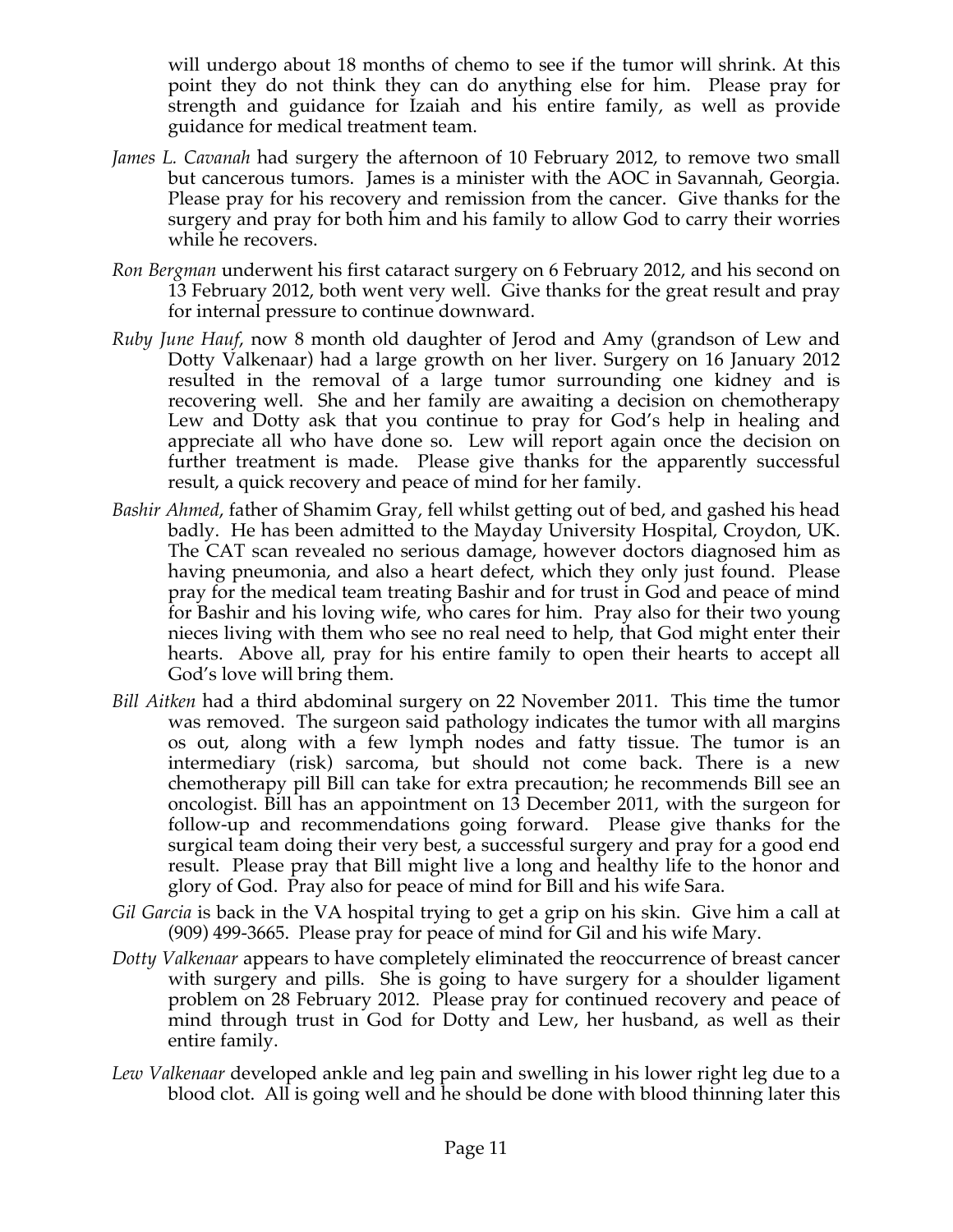spring.

- *Morris Martin, 91,* has had multiple bouts of pneumonia and lost his ability to swallow; he is still trying to regain his ability to swallow. He has a great attitude and trust in God. What he needs is strength. Pray for strength and peace of mind for Morris and his family, in particular his son Paul. Pray for his trust in our Lord and for both him and his family to let God carry their worries while he recovers.
- *Steve Sundberg* had a heart attack after Easter. After some time, the medical team treating him decided he was not a candidate for stents and a five-way heart bypass was performed the week of 6 June 2011. Please pray for his complete recovery and for his three children and family who are very worried about him, pray also for his trust in our Lord and for both him and his family to let God carry their worries while he recovers.
- *Matt Alcantara*, age 15, has Osteosarcoma (bone cancer), a very rare and often lethal form of cancer with limited treatment options. This is a disease that is about 90 percent fatal in a couple of years. He has no hip joint on one side, but he walks and swims! Courage? Guts? You bet! Matt is set up for bone scans at the end of December. Please pray for a good outcome. Thanks be to God for the way things have gone. Thanks also for the great faith of Matt and his entire family. Their faith and trust is a wonderful example for each and every one of us. But, now is not the time to stop praying. Actually, it never is the time to stop praying!
- *Shamim Gray* underwent a lumpectomy on Saturday 6 November 2010 at Bethesda Naval Hospital, with apparent great result. Please pray for a complete remission of the cancer. Pray also Shamim will maintain her great attitude and trust in God.
- *Judith Clingwall*, is afflicted with Multiple Sclerosis (MS). She is currently in Laurel Place, an extended care facility in Surrey, British Columbia. Judith's condition seems stable a present, although the medication levels have been increased. Please pray for her to take an active part in her own life, for her strength, peace of mind, trust in God and remission of the disease so she might return home to her family. Pray also for strength for her husband Martin as he deals with all the problems and stress of Judith's situation.
- *Becky Madden* is paralyzed from the neck down as the result of a tragic shooting accident. She has made it home and to church in a new donated magic wheelchair. Please pray for further recovery for Becky, as well as strength and guidance for each of those involved.
- *Betty Macauley,* Tim's mom, is currently in a state of failing health. Please pray she will gain interest in life around her and actively pursue life here on earth. Please pray for her family, in particular her son Tim, as they try to help her.
- *Lauralee* underwent a lumpectomy on Friday after Thanksgiving. A further anomaly has been discovered and she had additional preventative radiation treatment. Please pray for a complete remission of the cancer. Pray also Lauralee will maintain her great attitude and trust in God.
- *Luca*, 5 years old, from our church family in Perth, Western Australia, who has just been diagnosed with leukemia. And for his Mum and Dad and extended family.

*Greg Chase asks that you pray for his family:*

*Diane*, Greg's wife, has a positive attitude dealing with the ongoing treatment of her ulcerative colitis. They are grateful for a positive attitude and would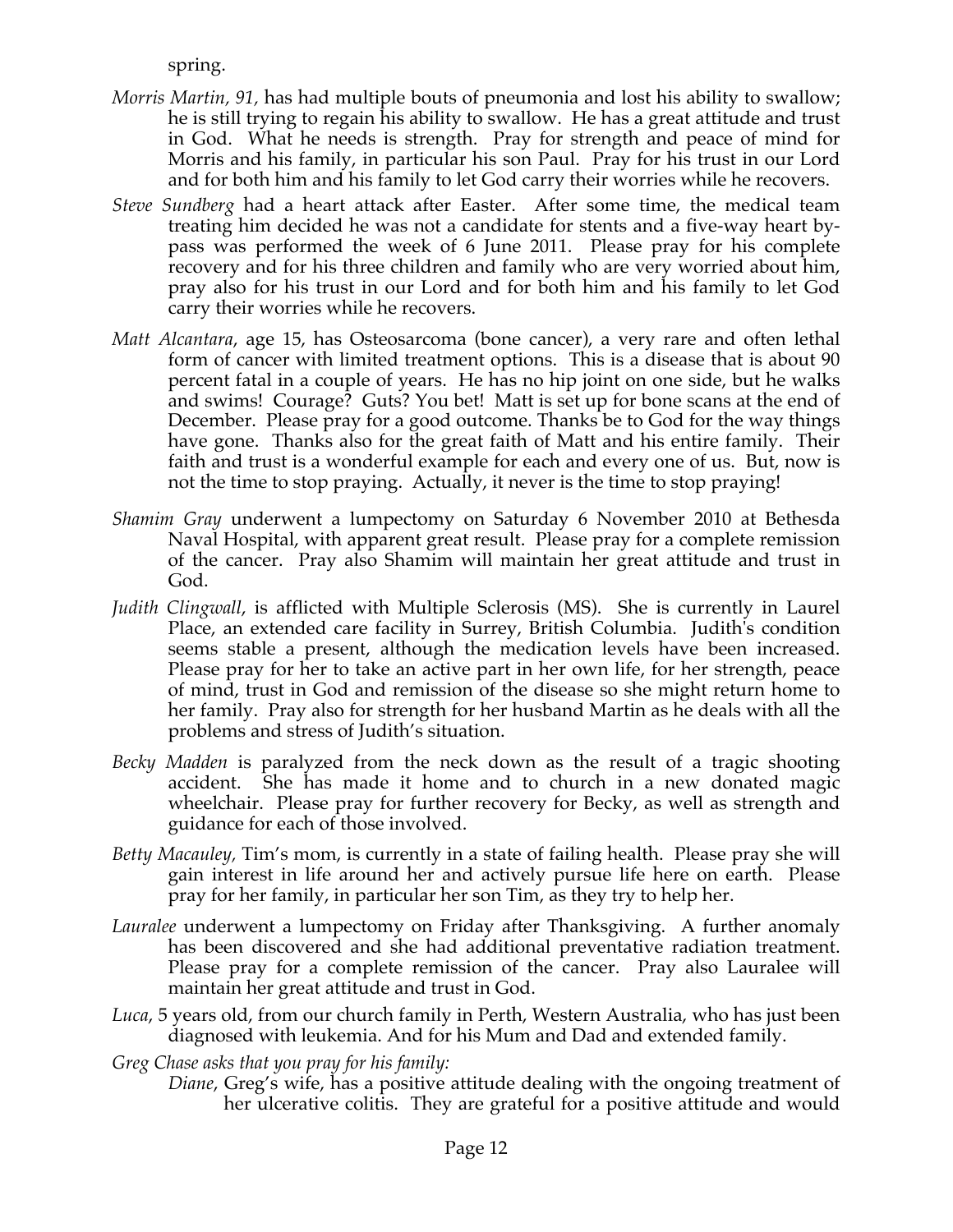be pleased to see physical progress.

- *Vince (age 15),* reoccurrence of Osteosarcoma, recent testing found a nickel sized tumor in his lungs. The doctors are consulting with a specialist in Houston. Please pray for guidance for the medical team and for peace of mind for Vince and his family.
- *Obra Gray* continues to take day by day. Please continue to keep Obra in your prayers, and give him the strength of knowing the Lord is with him and will never forsake him. Obra needs security of what lies ahead of him, and only the Lord can grant the solace to answer his prayer.

## *Guidance*

*Sara* asks that you pray for guidance for her as she deals with the stresses of her family and life. Pray that she can separate those things which she can affect from those things which she cannot and give her grace to accept that she cannot do everything and can only change those things within her control.

*Jacquie* to open her heart to God and accept His Love and Grace.

*Hap* and *Ryan* both ask you to pray they might be able to trust God will help them make the right decisions at the right time and not to worry uselessly, to change those things they can change, accept those things they cannot change, sleep well to be able to do the correct things with a clear head and that they will open their hearts to the Holy Ghost.

# *Armed Forces & Contractors*

Airman Donny Patton (Kadena AB, Japan), Jordan (USMC – 29 Palms), Neal (USN-Afghanistan), Trevor (USAF - KC-10 Boom Operator), Trevor (USN – Whidbey Island, EF-18 Pilot), Kurt Thomas (USN – Guam),

# *Persecuted*

Around the world, Christians are under attack, not only in the Muslim world, but from Hindus and others in India. Also, they are under continual attack in the name of "Separation of Church and State" in the western world, as it becomes actively atheist or pro-devil buddy. Please pray for God's guidance and protection for all persecuted Christians and those around them.

# *Thanksgiving*

*Bishop Jerry and Betty Hoffman* both give thanks for safe travel.

# *Various Special Requests*

- We ask that you pray, please ask God that the Holy Ghost might give you insight into how you might make the lives of your friends and family better. Remember helping others is not just those who you don't know!
- Please join us in praying that the *Free Teen Guitar Class* will be continue to be an opportunity for God to work in the lives of the kids and their families. Please ask God to guide the class to new opportunities to make Him known to others. Help us to let the love of our Lord shine through us into their lives, putting Him first, so that He might enter in to their hearts and lives.

# *Question that only you can ask*

What would you like to know about our history, what we believe, what we do or how we operate? Hap is looking for material for the continuing education class and *Thought for the Day* material. Help us help you. Please send your question to Hap so we all can get an answer. Just because you don't know the answer to your question doesn't mean